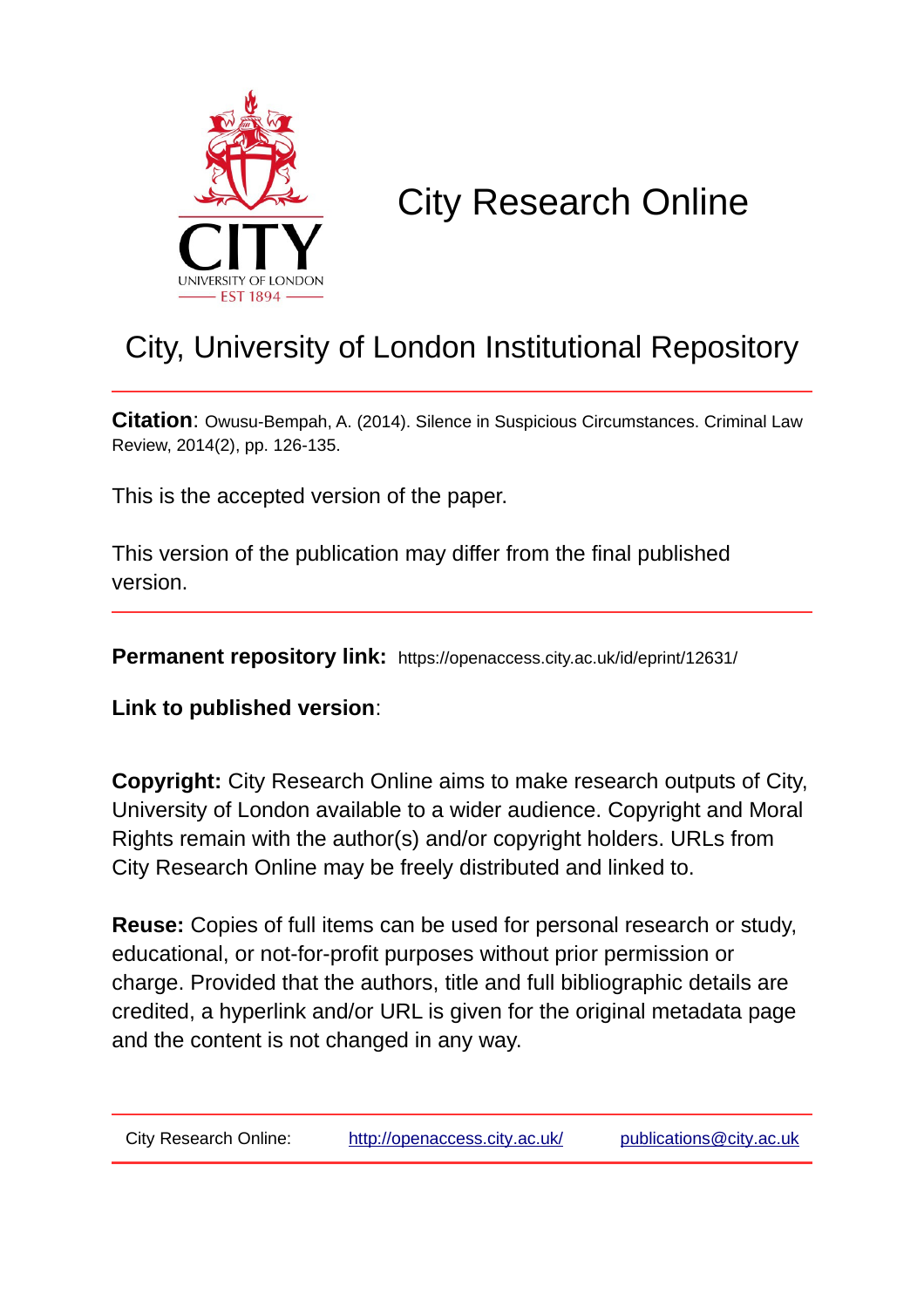### **Silence in Suspicious Circumstances**

#### **Abenaa Owusu-Bempah**

#### **Introduction**

l

It has been almost twenty years since ss.34-39 of the Criminal Justice and Public Order Act 1994 (CJPOA) qualified the right to silence by allowing adverse inferences to be drawn from silence. During this time, these provisions have been scrutinised by academics,<sup>1</sup> the appellate courts,<sup>2</sup> and the European Court of Human Rights.<sup>3</sup> They have been praised for 'bringing the law back into line with common sense',<sup>4</sup> but criticised for taking insufficient account of procedural safeguards.<sup>5</sup> The focus of this scrutiny has tended to be on ss.34 and 35 of the CJPOA. Sections 36 and 37, on the other hand, have been largely overlooked. Section 34 allows 'such inferences as appear proper' to be drawn against a defendant who, in proceedings against him, relies on a fact that he failed to mention during police questioning. Section 35 allows adverse inferences to be drawn against a defendant who fails to give evidence in court. Sections 36 and 37 also allow the fact-finder to draw adverse inferences from a defendant's silence. However, the circumstances to which they apply are more specific. Section 36 permits inferences to be drawn from an arrested person's failure to account for suspicious objects, substances and marks. Section 37 permits inferences to be drawn from an arrested person's failure to account for his suspicious presence at a particular place around the time that an offence was committed.

This article seeks to clarify the significance of ss.36 and 37. It begins with a brief overview of the requirements of the provisions. It then considers four aspects of the provisions in greater detail: the requirement to 'account' for suspicious circumstances; the relevance of the defence case put forward at trial; the absence of a reasonableness requirement; and the relevance of legal advice. It is argued that

<sup>1</sup> See, for example, I. Dennis, 'The Criminal Justice and Public Order Act 1994: The Evidence Provisions' [1995] *Crim LR* 4; D. Birch, 'Suffering in Silence: a Cost-Benefit Analysis of Section 34 of the Criminal Justice and Public Order Act 1994' [1999] *Crim LR* 769; J. Jackson, 'Silence and Proof: Extending the Boundaries of Criminal Proceedings in the United Kingdom' (2001) E & P 145; M. Redmayne, 'English Warnings' (2008) 30 *Cardozo Law Review* 1047; A. Owusu-Bempah, 'Judging the Desirability of a Defendant's Evidence: An Unfortunate Approach to s.35(1)(b) of the Criminal Justice and Public Order Act 1994' [2011] *Crim LR* 690.

<sup>2</sup> See, for example, *Cowan* [1996] Q.B. 373; *Bowden* [1999] 2 Cr. App. R. 176; *Webber* [2004] UKHL 1; *Hoare* [2004] EWCA Crim 784.

<sup>&</sup>lt;sup>3</sup> See, for example, *Murray v UK* (1996) 22 E.H.R.R. 29 (concerning the equivalent legislation in Northern Ireland); *Condron v UK* (2001) 31 E.H.R.R. 1; *Beckles v UK* (2003) 36 E.H.R.R. 13.

<sup>4</sup> See, for example, *Webber* [2004] UKHL 1 at [33].

<sup>5</sup> See, for example, J. Jackson, 'Interpreting the Silence Provisions: The Northern Ireland Cases' [1995] *Crim LR* 587; R. Pattenden, 'Silence: Lord Taylor's Legacy' (1998) 2 *E and P* 141.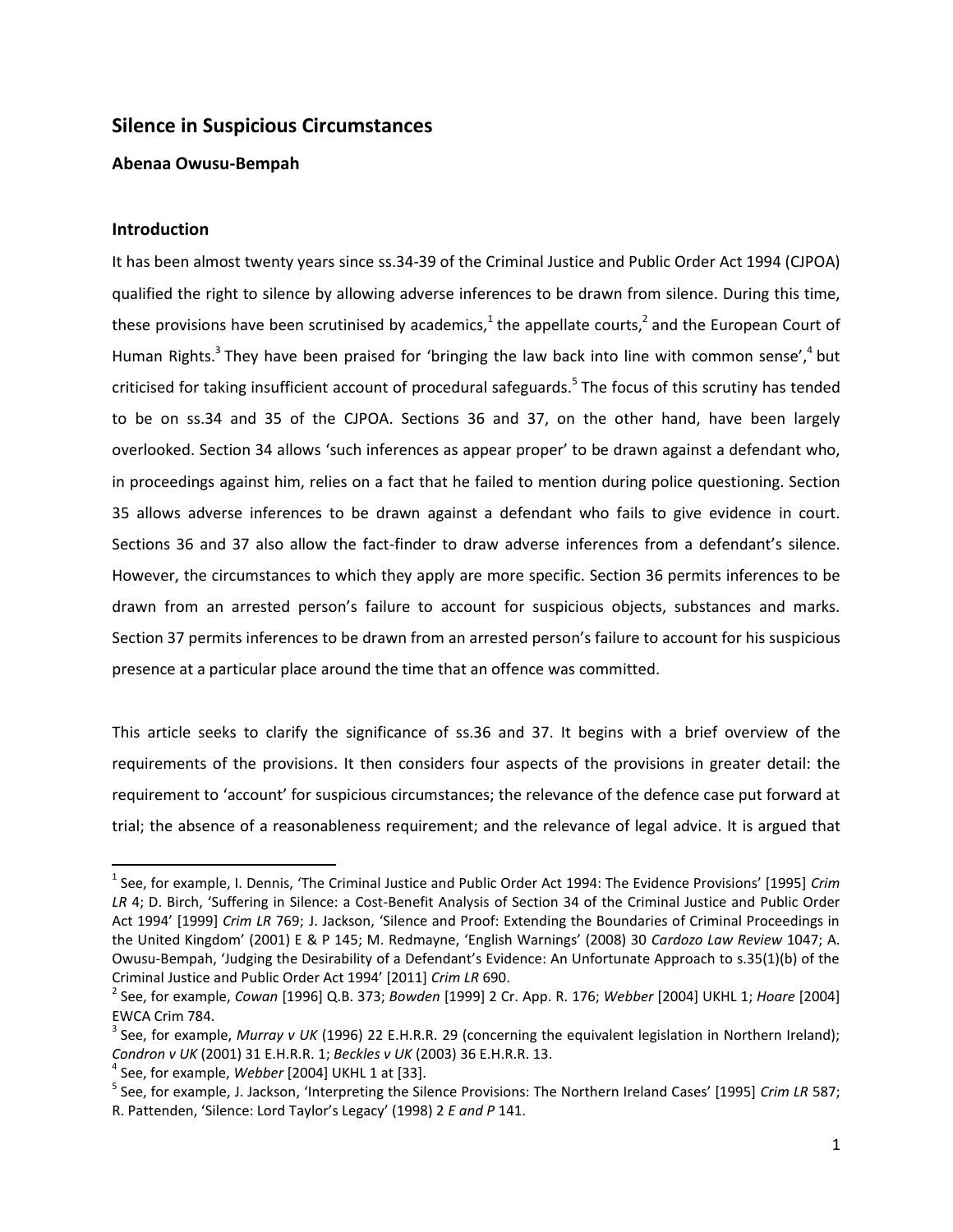the broad applicability of the provisions has increased the evidential significance of silence, such that it is difficult for an accused person, faced with certain suspicious circumstances, to avoid the possibility of adverse inferences being drawn against him. The article concludes with some suggestions to improve the operation of ss.36 and 37, so as to limit their detrimental effect on the right to silence and the accused's freedom to choose whether, and how, to respond to police questioning.

#### **The provisions**

In accordance with s.36, if, upon request by an investigating constable, an arrested person fails or refuses to account for any object, substance or mark, on his person, in or on his clothing or footwear, otherwise in his possession, or in any place in which he is at the time of his arrest, the court, in determining whether there is a case to answer, and the court or jury, in determining guilt, may draw such inferences from the failure or refusal as appear proper.<sup>6</sup> Situations in which s.36 might apply include, being found in possession of a large sum of cash or a weapon, or with blood stained clothing.

In accordance with s.37, if a person arrested by a constable was found at a place at or about the time the offence for which he was arrested is alleged to have been committed and the accused, upon request by an investigating constable, fails or refuses to account for his presence at that place, the court, in determining whether there is a case to answer, and the court or jury, in determining guilt, may draw such inferences from the failure or refusal as appear proper.<sup>7</sup> Situations in which s.37 might apply include, being present in a stolen vehicle or in a building where an offence, such as a kidnapping, was taking place.

Sections 36 and 37 apply only if the investigating constable reasonably believes that the relevant circumstances may be attributable to the accused's participation in the commission of the offence, and advises the accused that he so believes.<sup>8</sup> The investigating constable must also explain to the accused, in ordinary language, that adverse inferences may later be drawn if he fails or refuses to account for the circumstances.<sup>9</sup>

 $^6$  ss.36(1) and 36(2).<br><sup>7</sup> ss.37(1) and 37(2).

 $^8$  ss.36(1)(b)-(c) and 37(1)(b)-(c).

 $^{9}$  ss.36(4) and 37(3).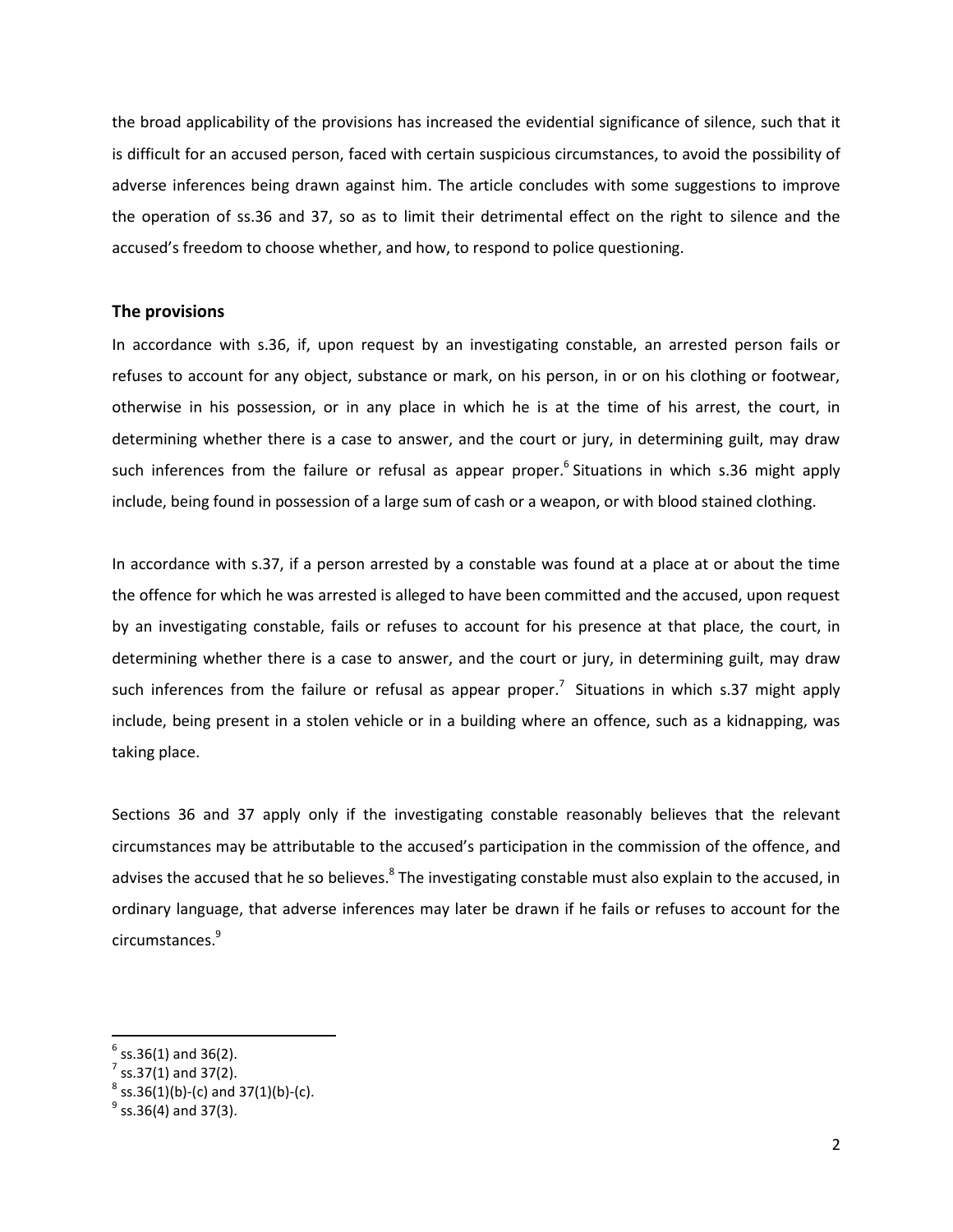Before a jury can be invited to draw adverse inferences under ss.36 or 37, they must be given a direction similar to that required in relation to ss.34 and 35, and in line with the Judicial Studies Board (JSB) specimen directions.<sup>10</sup> This includes being told that they can only hold against the defendant a failure to give an explanation if they are sure that he had no acceptable explanation to offer.<sup>11</sup> Despite the directions being necessary to ensure compliance with the right to a fair trial under art.6 of the European Convention on Human Rights (ECHR), $^{12}$  the assumption underlying the provisions is that an innocent person would want to explain his innocence.<sup>13</sup> Sections 36 and 37 thus associate silence with guilt and permit silence to contribute to a finding of guilt.<sup>14</sup> One implication of this is that, at trial, the emphasis can fall on whether and how the accused co-operated during police questioning, rather than the prosecution case.

In comparison to s.34, ss.36 and 37 have generated very little case law.<sup>15</sup> One might deduce from this that they are seldom used in practice. Yet, early research on the operation of the CJPOA provisions found that 39 per cent of suspects exercising their right to silence (amounting to five per cent of all suspects) were given a warning under ss.36 or  $37<sup>16</sup>$  The majority of those given a warning failed to provide an account, or gave one which police officers considered unsatisfactory.<sup>17</sup> Unfortunately, the proportion of trials in which a direction is given under ss.36 or 37 is not known. It is possible that the warnings given by police prompt guilty pleas. It is also possible that, although the police make use of the provisions, prosecutors tend not to rely on them in court. In some cases, the inferences that can be drawn from the objects, substances or marks, or the accused's presence at the scene of the crime, will be strong enough to render it unnecessary to also invite inferences to be drawn from the accused's

 $\overline{\phantom{a}}$ 

<sup>10</sup> For the appropriate judicial direction see *Cowan* [1996] Q.B. 373 CA (Crim Div) at [381]; The Judicial Studies Board, *Crown Court Bench Book: Directing the Jury* (JSB, 2010). In *Milford*, it was held that the direction laid down in *Cowan* 'related to a case involving section 35 but it is common ground that the same principles apply when dealing with section 36': *Milford* [2002] EWCA Crim 1528 at [25]*.*

<sup>11</sup> *Compton* [2002] EWCA Crim 2835 at [37].

<sup>&</sup>lt;sup>12</sup> Condron v UK (2001) 31 E.H.R.R. 1. See also the discussion in I. Dennis, *The Law of Evidence* 5<sup>th</sup> edn (Sweet & Maxwell, 2013) pp.178-180.

<sup>&</sup>lt;sup>13</sup> In the context of s.34, Auld LJ observed that 'The whole basis of section 34 ... is an assumption that an innocent defendant ... would give an early explanation to demonstrate his innocence.' *Hoare* [2004] EWCA Crim 784 at [53].

<sup>&</sup>lt;sup>14</sup> However, a defendant shall not have a case to answer or be convicted of an offence solely or mainly on an inference drawn under the provisions: s.38(3); *Murray v UK* (1996) 22 E.H.R.R. 29 at [47].

<sup>&</sup>lt;sup>15</sup> For example, at the time of writing, a search of Westlaw for cases mentioning s.37 produced 2 results, s.36 produced 11 results and s.34 produced 214 results.

<sup>16</sup> T. Bucke, R. Street and D. Brown, *The Right to Silence: The Impact of the Criminal Justice and Public Order Act 1994* (2000) Home Office, Research Study No.199, 39.

<sup>17</sup> T. Bucke, R. Street and D. Brown, *The Right to Silence: The Impact of the Criminal Justice and Public Order Act 1994* (2000) Home Office, Research Study No.199, 39.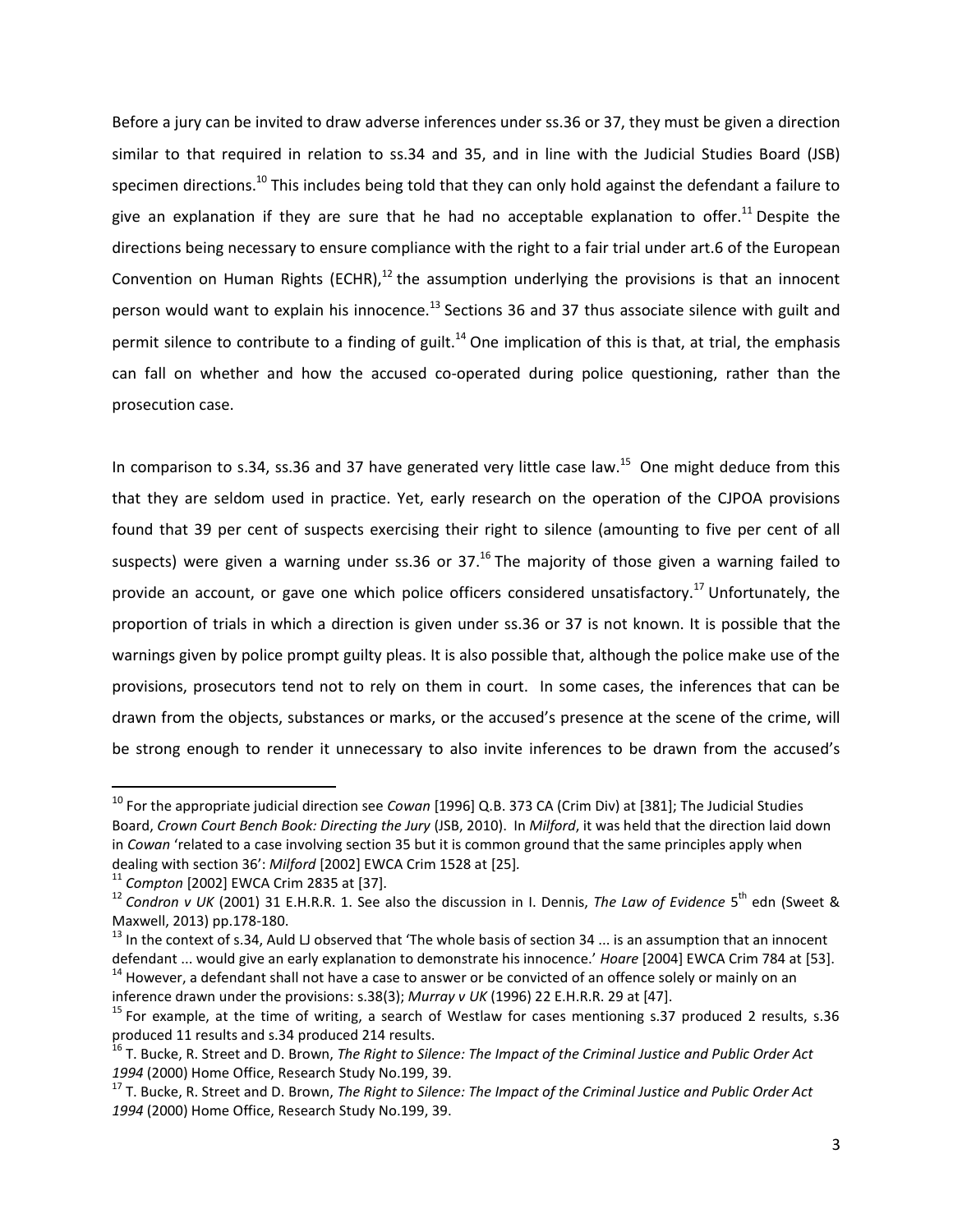failure to provide an explanation. Nonetheless, the fact that early research indicates that the police take advantage of ss.36 and 37, together with the fact that there are some cases reaching the appellate courts which raise issues concerning their application, demonstrates a need for greater scrutiny of them.

In a recent article concerning s.36 in relation to expert evidence of drug traces, Marks explains that the provisions originated in the Republic of Ireland and were replicated in Northern Ireland before making their way into English law. However, they did not feature in the debates on the right to silence which preceded the introduction of the CJPOA and have subsequently been interpreted more broadly than the Irish legislation was intended to be. $^{18}$ 

#### **Accounting for suspicious circumstances**

Sections 36 and 37 allow inferences of guilt to be drawn from the accused's failure or refusal to 'account for' suspicious objects, substances or marks, or presence at the scene of a crime, when questioned by the police. Complete silence clearly constitutes a failure to account for the circumstances. However, the statute does not specify how detailed or comprehensive an account must be before ss.36 or 37 will cease to apply.

In *Compton,*<sup>19</sup> the Court of Appeal had to decide whether, for the purpose of s.36, the appellants had failed or refused to account for the presence of large sums of money contaminated with heroin which were found in their homes. Upon being cautioned, two of the appellants had stated that the money had come from legitimate means, with one also pointing out that he was a heroin addict. The third appellant, when interviewed before the heroin had been detected, said that his wife was a heroin addict and that the money had come from his father and the sale of a vehicle. When re-interviewed after the heroin had been detected he exercised his right to silence. The Court of Appeal held that the appellants had not accounted for the presence of the heroin-contaminated money. It was not enough to refer to other states of fact, from which it can be inferred what the account might be.<sup>20</sup> For example, in the case of the third appellant, it was insufficient that it could have been inferred from the earlier interview that the heroin came from his father who was a known drug dealer, his wife, or the purchaser of the vehicle. He had not accounted for a specific state of fact.

 $\overline{a}$ 

<sup>18</sup> See A. Marks 'Evidence of Drug Traces: Relevance, Reliability and the Right to Silence' [2013] *Crim LR* 810, 821- 823.

<sup>&</sup>lt;sup>19</sup> [2002] EWCA Crim 2835.

<sup>20</sup> *Compton* [2002] EWCA Crim 2835 at [34].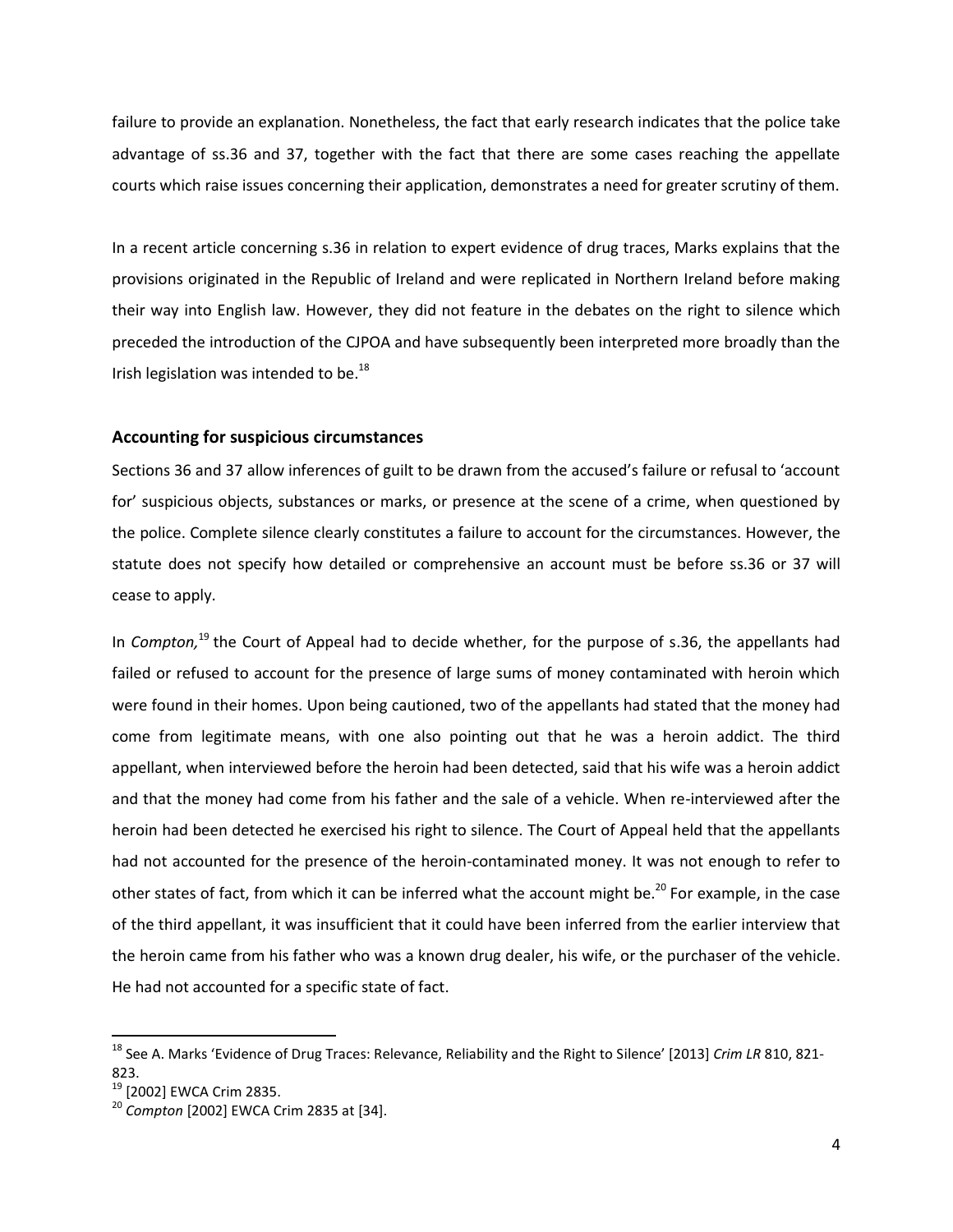The implication of the Court of Appeal's approach is that the accused must not only co-operate with the police by offering a possible explanation, but must do so in a specific and detailed way. This can be contrasted with the intended definition in the equivalent Irish provision, under which any explanation, no matter how inadequate, would not amount to a 'failure or refusal' to account.<sup>21</sup> Consequently, the English approach goes beyond allowing inferences to be drawn from silence; it allows inferences to be drawn from unsatisfactory explanations. Thus, ss.36 and 37 not only hinder the accused's freedom to choose whether or not to respond to questioning, but they also shape the response that he must give. Yet, in many cases, it may be unrealistic to expect a full account to be given in police interview, making it difficult to escape the possibility of adverse inferences. This is because of the stressful nature of police interrogation, during which the accused may be under a great deal of physical and psychological pressure, may be confused and uninformed, and, despite having been cautioned, may not fully understand the implications of his decisions. For example, an accused person who is arrested for the first time and asked to account for trace evidence of blood found on his clothing may be too nervous and intimidated to recall that his clothing had been borrowed by a friend. He will be even less likely to recall the surrounding circumstances, such as when it was borrowed, who borrowed it, and for what purpose. It may then be difficult to convince a jury that there was an explanation which could withstand scrutiny.

One reason why ss.36 and 37 may have escaped controversy is because adverse inferences can sometimes be drawn from silence in suspicious circumstances at common law. There is a general common law proposition that where suspicious circumstances appear to demand an explanation, and no explanation or an entirely incredible explanation is given, the lack of explanation may warrant an inference of guilty knowledge in the defendant. This, in turn, is part of a wider proposition that guilt may be inferred from the unreasonable behaviour of a defendant when confronted with facts which seem to accuse.<sup>22</sup> This proposition led the Court of Appeal in *Raviraj*<sup>23</sup> to uphold a conviction of handling stolen goods after the trial judge had directed the jury that they could infer from the appellants' refusal to explain to the police the presence of stolen goods in their company warehouse that the appellants knew those goods were stolen. The Court noted that, 'One would expect innocent [company] directors in

 $\overline{\phantom{a}}$ 

<sup>21</sup> A. Marks 'Evidence of Drug Traces: Relevance, Reliability and the Right to Silence' [2013] *Crim LR* 810, 822.

<sup>22</sup> *Raviraj* (1987) 85 Cr. App. R. 93 at 103.

<sup>23</sup> (1987) 85 Cr. App. R. 93.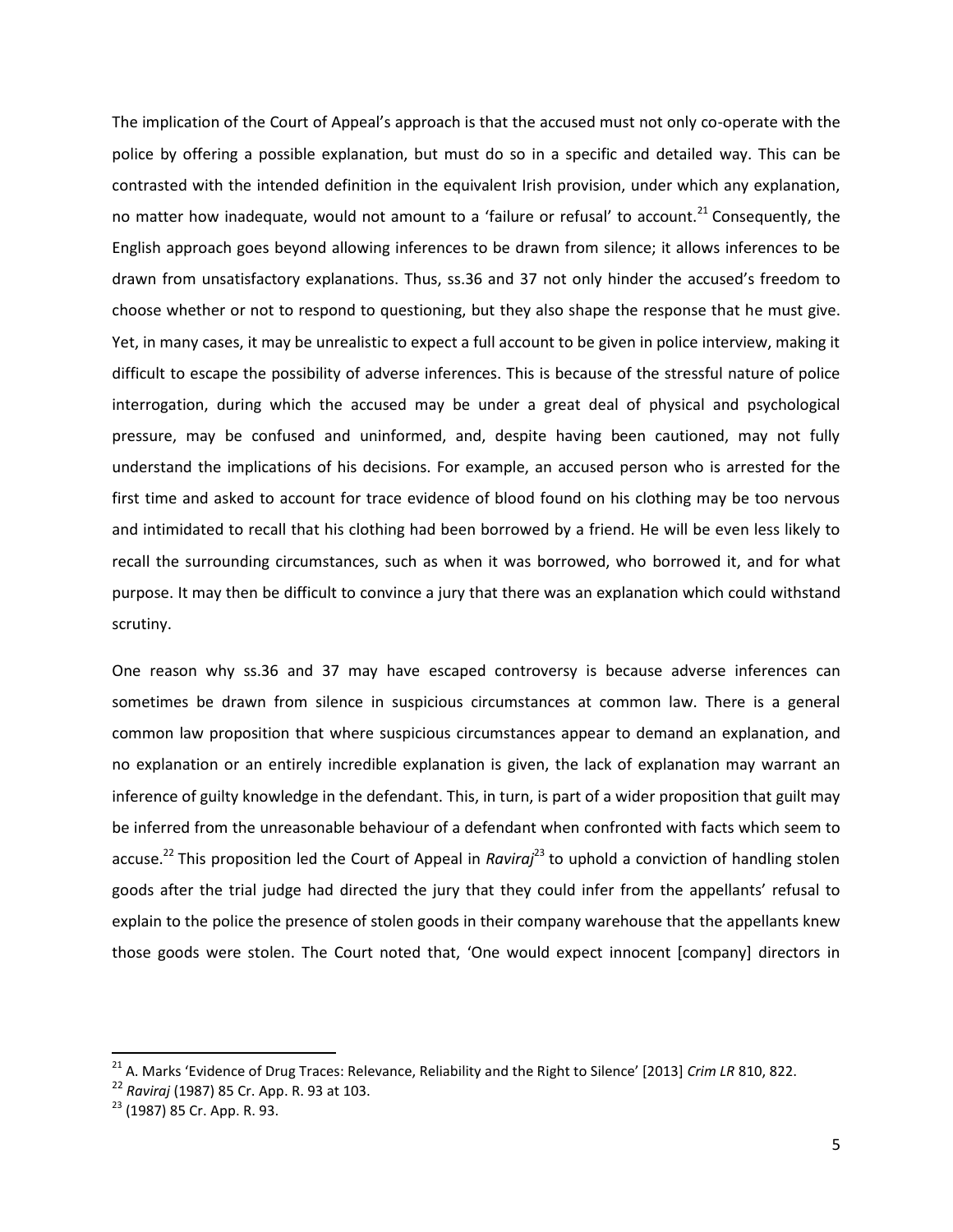these circumstances to be most anxious to help police investigating stolen goods found on their premises.'<sup>24</sup>

The general common law proposition may have disguised the impact which ss.36 and 37 have had on the right to silence, leading one to believe that the provisions do no more than reinforce the common law. However, following *Compton,* an accused is likely to be required to provide a more detailed account to the police in order to avoid inferences being drawn under s.36 than he is to avoid inferences of guilty knowledge at common law. Furthermore, as explained below, at common law, inferences can only be drawn from silence as a response to police questioning before caution.<sup>25</sup> Sections 36 and 37, on the other hand, permit inferences to be drawn from silence and unsatisfactory accounts which are provided after arrest.

#### **The defence case at trial**

In *Compton,* it was held that the sole question under s.36 was whether the defendant did account for the presence of the substance, as put to him by the police officer.<sup>26</sup> It was immaterial that, during their trial, the appellants had given more specific accounts of the presence of heroin-contaminated money, stating the legitimate sources of the money. Thus, unlike s.34, ss.36 and 37 require no comparison between the account given to the police and the defence case put forward at trial.<sup>27</sup> Failure to adequately explain the circumstances when questioned by the police is sufficient to attract an inference of guilt. Yet, subjecting a defendant to an adverse inference direction in circumstances where he provides an insufficiently detailed account to the police, but goes on to provide a consistent and comprehensive account of the relevant circumstances at trial, can be problematic, not least because the narrower the gap between the account given to the police and the account given at trial, the less reliable any inferences of guilt are likely to be.

The purpose of the provisions seems to be to focus attention on the answers that are given at the time of questioning. However, it is submitted that, as a matter of principle, a defendant who provides an insufficiently detailed account to the police, but goes on to provide a consistent and more comprehensive account of the relevant circumstances at trial, should not be subject to an adverse

 $\overline{a}$ 

<sup>24</sup> *Raviraj* (1987) 85 Cr. App. R. 93 at 104.

<sup>25</sup> *Chandler* [1976] 1 W.L.R. 585.

<sup>26</sup> *Compton* [2002] EWCA Crim 2835 at [32].

<sup>27</sup> *Compton* [2002] EWCA Crim 2835 at [32].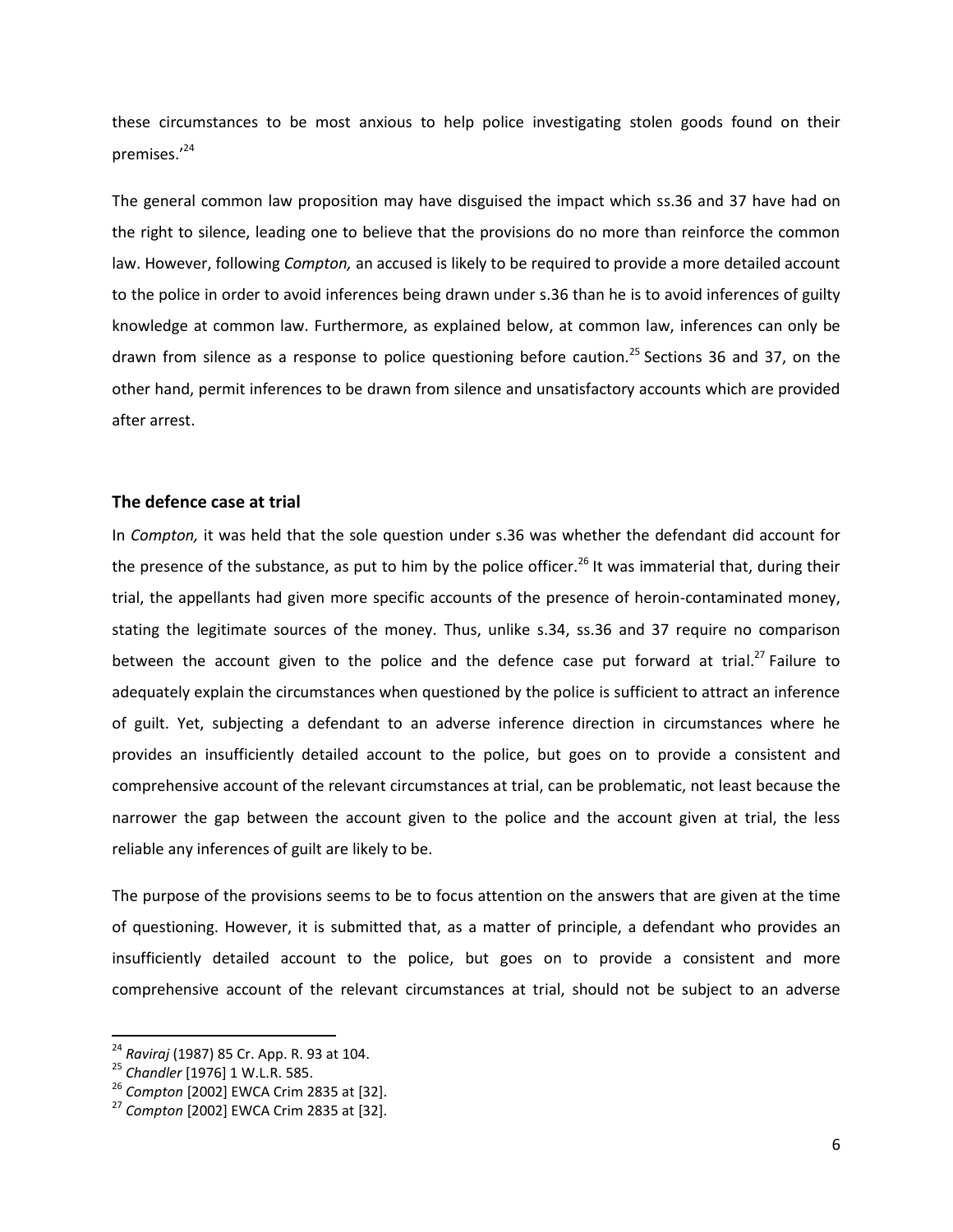inference direction under ss.36 or 37. This is because, as noted above, the physical and psychological pressures associated with police interrogations render it unrealistic to expect many accused persons to provide a sufficiently detailed account*.* There will also be instances where the accused does not have the requisite knowledge to provide a satisfactory account, such as cases in which not even experts can offer a definitive explanation for the presence of drugs traces.<sup>28</sup> Similarly, if the account given in court is accepted by the prosecution to be true, a direction under ss.36 or 37 should not be given, including where no account (as opposed to an unsatisfactory account) was provided to the police. This approach would be consistent with that taken to s.34.<sup>29</sup>

In *Milford,*<sup>30</sup> it was submitted that s.36 should only apply when the defendant has given evidence at trial. It was argued that to give a direction under s.36 when he has not given evidence is unfair and a way of getting around the requirements of s.34. The Court of Appeal rejected this submission on the basis that had Parliament intended to limit s.36 in that way, provision would have been made in the section.<sup>31</sup> This interpretation of Parliament's intention is undoubtedly correct. However, the consequence is that the inferences which may be drawn under ss.36 and 37 appear to relate directly to guilt rather than to the credibility of any defence put forward at trial. Since, as Pattenden points out, the applicability of the provisions are not dependent upon answers being offered at trial to questions which went unanswered during police questioning, there may be nothing for the evidence of these forms of silence to discredit.<sup>32</sup>

By allowing evidential significance to be attached to silence itself, we can again see that ss.36 and 37 do more than merely reinforce the common law. At common law, silence in the face of accusations from other citizens could be treated as acceptance of those accusations, since the two are assumed to be on equal terms.<sup>33</sup> Silence in the face of accusations from police, before caution, could also be treated as acceptance, because the police and the accused are thought to be on equal terms, particularly when a solicitor is present.<sup>34</sup> These common law principles informed the decision in *Raviraj*. Silence as a response to police questioning after caution could never warrant comment from the prosecution, but

 $\overline{\phantom{a}}$ 

<sup>28</sup> A. Marks 'Evidence of Drug Traces: Relevance, Reliability and the Right to Silence' [2013] *Crim LR* 810, 823.

<sup>29</sup> *Wisdom and Sinclair* (Court of Appeal, 10 December 1999, unreported); *Webber* [2004] UKHL 1; *Smith* [2011] EWCA Crim 1098.

<sup>&</sup>lt;sup>30</sup> [2002] EWCA Crim 1528.

<sup>31</sup> *Milford* [2002] EWCA Crim 1528 at [18].

<sup>32</sup> R. Pattenden, 'Silence: Lord Taylor's Legacy' (1998) 2 *E and P* 141, 145.

<sup>33</sup> *Christie* [1914] A.C. 545; *Parkes* [1976] 1 W.L.R. 1251.

<sup>34</sup> *Chandler* [1976] 1 W.L.R. 585.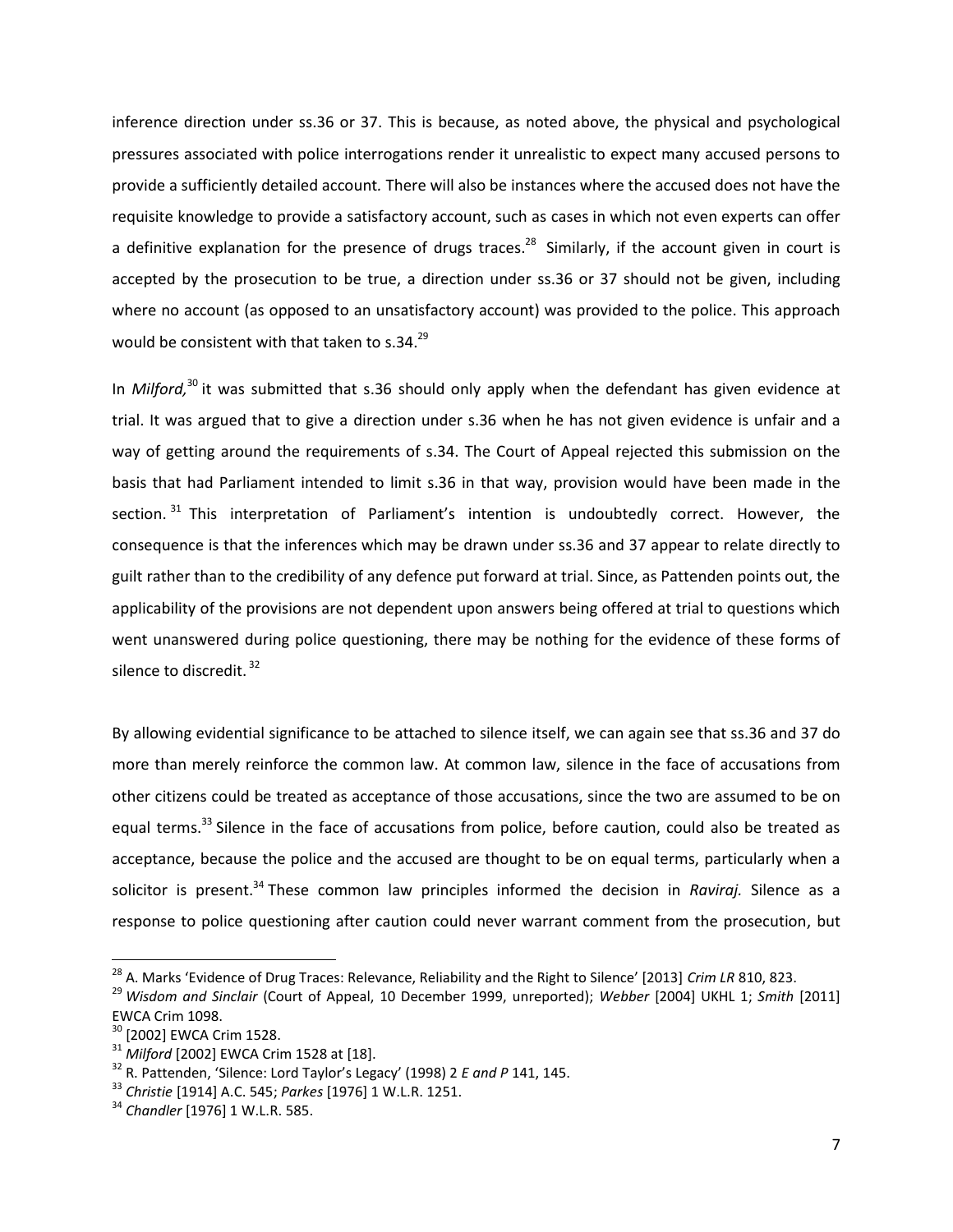sometimes could from the judge. However, the precise scope for judicial comment was uncertain. The fact of silence could sometimes be used by the jury to affect the weight which should be attached to a defence put forward at trial, but juries could not explicitly be invited to draw an inference of guilt from silence.<sup>35</sup>

The JSB specimen direction now makes it clear that the jury 'may take [silence] into account as some additional support for the prosecution's case'.<sup>36</sup> The fact that inferences can be drawn by the court in determining whether there is a case to answer, before any evidence is adduced by the defence, also clarifies that silence can do more than merely affect the weight of other evidence. However, the distinction between silence as evidence in itself and silence as affecting the weight of other evidence is not always obvious. The latter may sometimes amount to no more than an indirect way of inferring the former.<sup>37</sup> Nonetheless, the CJPOA has made the position more explicit and, therefore, strengthened the link between silence and guilt. The implication may be that juries are now more willing to take silence into account when determining guilt than they were under the common law. The CJPOA has also increased the evidential significance of silence by allowing the prosecution, as well as the judge, to comment on silence. When evidence of silence falls outside of the scope of the CJPOA the common law still applies.<sup>38</sup> The principle that silence can be taken as an acceptance of accusations made by a person on an equal footing is, therefore, preserved.<sup>39</sup>

#### **Reasonableness**

l

Sections 36 and 37 include no requirement that it be reasonable to expect the defendant to provide an account of the relevant circumstances to the police. As stated in *Roble,* reasonableness 'is not a concept which finds place in s.36.<sup>'40</sup> This can be contrasted with s.34, under which inferences can only be drawn if it would have been reasonable, in the circumstances, to expect the defendant to have mentioned to the police the fact later relied on at trial. When determining reasonableness for the purposes of s.34, all the circumstances relevant in relation to the particular accused, at the time he was questioned, can be

<sup>35</sup> *Ryan* (1966) 50 Cr. App. R. 144; *Sullivan* (1966) 51 Cr. App. R. 102; *Gilbert* (1977) 66 Cr. App. R. 237.

<sup>36</sup> The Judicial Studies Board, *Crown Court Bench Book: Directing the Jury* (JSB, 2010) p.393.

<sup>37</sup> See *Gilbert* (1977) 66 Cr. App. R. 237 at 244.

 $38$  ss.36(6) and 37(5). Arguably, if sections 36 and 37 were not intended to alter the common law, these provisions would be unnecessary.

<sup>39</sup> See, for example, *Collins* [2004] EWCA Crim 83.

<sup>40</sup> Per Rose LJ in *Roble* [1997] Crim LR 449 at 3.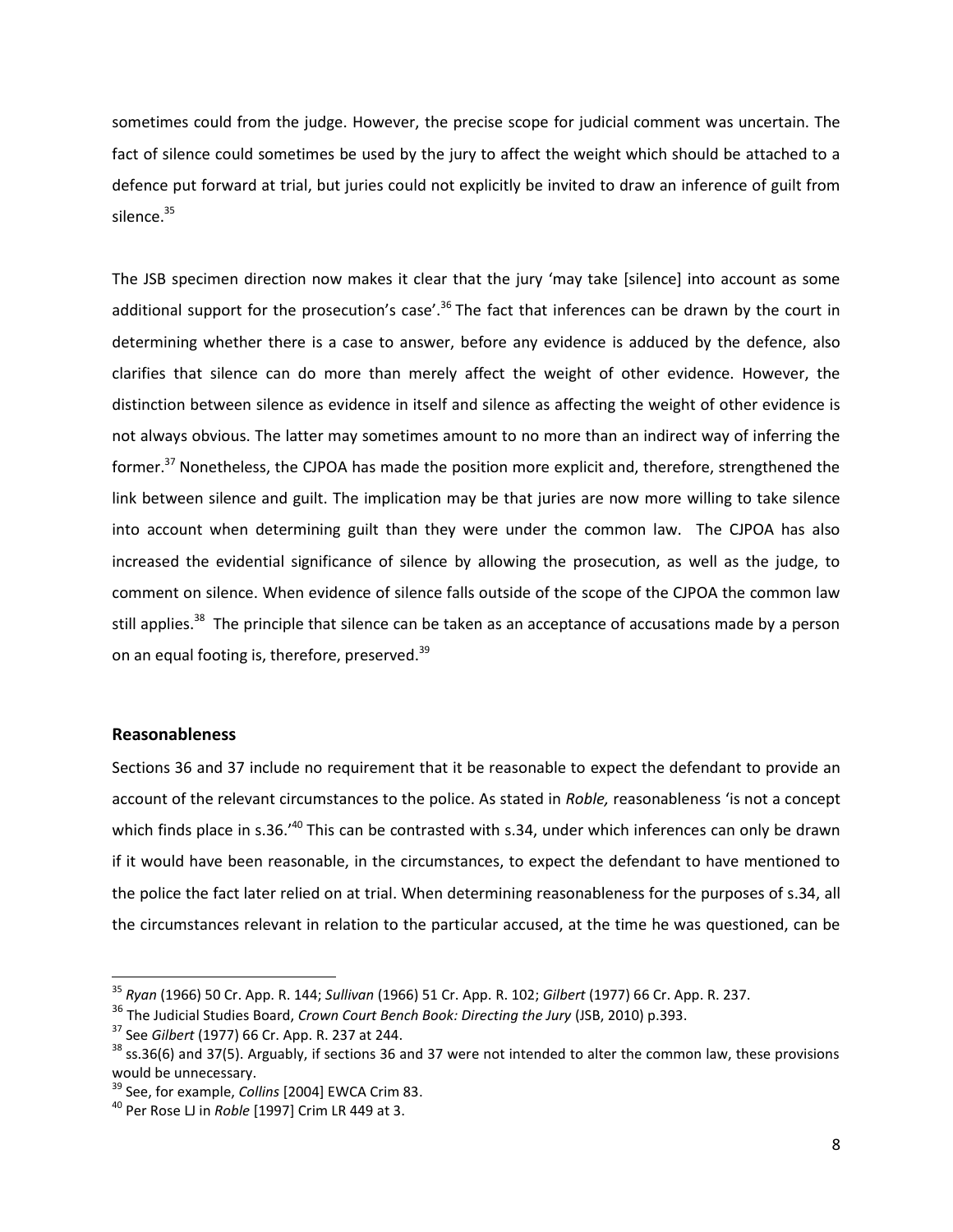taken into account. The broad nature of these circumstances include, inter alia, age, experience, mental capacity, sobriety, tiredness, knowledge, personality and legal advice.<sup>41</sup> Presumably, these factors are not relevant in determining whether the jury should be invited to draw inferences under ss.36 or 37. There will, therefore, be situations in which it would be unreasonable to expect an accused to account for certain suspicious circumstances; yet, failure to do so can be construed as an indication of guilt. As previously noted, many accused persons may be unable to offer a sufficiently detailed account, due to the nature of police interrogations. A more specific example of unreasonableness arises where the accused lacks a sufficient understanding of English to deal with difficult legal concepts or would be unable to give a coherent account.<sup>42</sup> Alternatively, the accused might suffer from a condition, such as Attention Deficit Hyperactivity Disorder (ADHD), which makes it difficult for him to concentrate or provide a comprehensive explanation.

In defence of the provisions, one might argue that the circumstances to which ss.36 and 37 apply are so suspicious that there is no need to require that it be reasonable to expect the accused to provide an account. Greenawalt has argued that adverse inferences can be a proper response to silence if substantial evidence of wrongdoing exists. $43$  This is, in part, because the accused has a moral obligation to respond to criminal investigators in order to limit a crime's harmful effects and help protect the community against future harms.<sup>44</sup> However, even if one subscribes to this view, it is not obvious that being in possession of an object, substance or mark, or being at a place at or about the time an offence is alleged to have been committed will necessarily amount to substantial evidence of wrongdoing. Moreover, the applicability of the provisions does not appear to depend on the existence of evidence of wrongdoing beyond the circumstances themselves. Although the police must reasonably believe that the relevant circumstances are attributable to the accused's participation in an offence before ss.36 and 37 can apply, what constitutes a 'reasonable belief' has not been tested.

According to the current judicial directions, inferences should not be drawn unless the accused's silence can be attributed only to his having no answer to give or none that would withstand scrutiny. <sup>45</sup> On this basis, where the court or jury is aware of any particular hardships faced by the accused at the time of

l

<sup>41</sup> *Argent* [1997] 2 Cr. App. R. 27 at 33.

<sup>42</sup> This did not affect the applicability of s.36 in *Roble* [1997] Crim LR 449.

<sup>43</sup> K. Greenawalt, 'Silence as a Moral and Constitutional Right' (1981) 23 *William & Mary Law Review* 15, 43.

<sup>44</sup> K. Greenawalt, 'Silence as a Moral and Constitutional Right' (1981) 23 *William & Mary Law Review* 15, 36.

<sup>45</sup> The Judicial Studies Board, *Crown Court Bench Book: Directing the Jury* (JSB, 2010). See also, *Condron v UK*  (2001) 31 E.H.R.R. 1.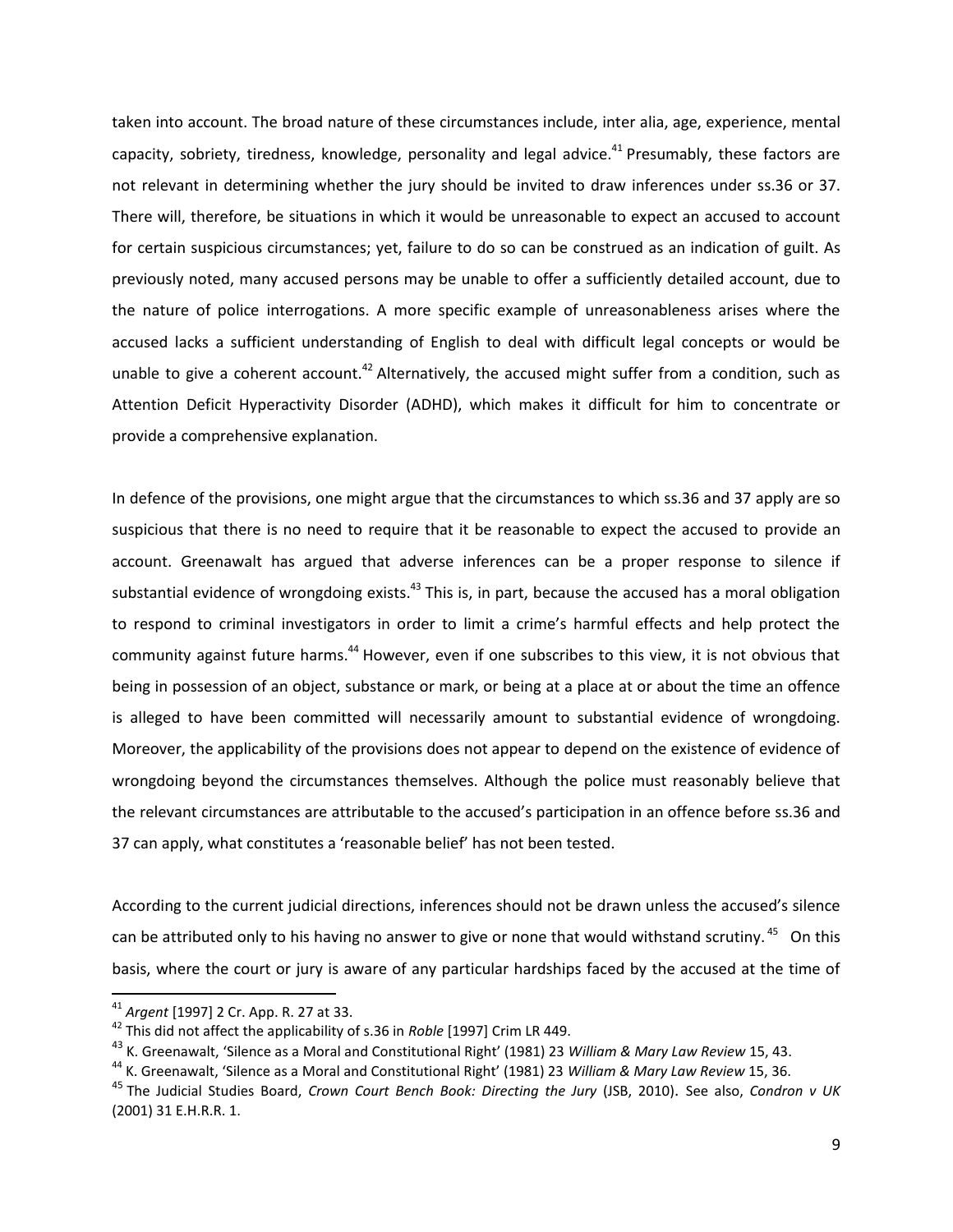police questioning, such as an insufficient understanding of English or ADHD, they would hopefully decide against drawing adverse inferences. However, the possibility of drawing inferences remains open and an unsympathetic jury may take advantage of this. By failing to take account of the circumstances at the time of questioning, the accused becomes more susceptible to pressure and coercion to co-operate at the police station and to wrongful conviction, based on unreliable confessions or tenuous inferences at trial. $46$ 

#### **Legal advice**

 $\overline{\phantom{a}}$ 

The relationship between ss.36 and 37 and legal advice is a particular aspect of the applicability of the provisions which warrants consideration. Sections 36(4)(A) and 37(3)(A) prevent inferences from being drawn if the accused was questioned about the suspicious circumstances at an authorised place of detention prior to having an opportunity to consult a solicitor.<sup>47</sup> These provisions were added by s.58 of the Youth Justice and Criminal Evidence Act 1999, as a response to the decision of the European Court of Human Rights in *Murray v UK*.<sup>48</sup> However, it is unclear whether legal advice is also a prerequisite to the application of ss.36 and 37 outside of the police station. Although it is also unclear whether, in practice, the police utilise the provisions at this stage, it is conceivable that they are particularly useful outside of the police station, such as when the accused is arrested at the scene of a crime*.* In such cases, the threat of adverse inferences could be used to encourage the accused to offer an explanation, regardless of the fact that he may be largely ignorant of the circumstances surrounding the offence, his arrest, the criminal process, or his rights as a suspect.

There is nothing in the CJPOA which prevents adverse inferences from being drawn from a failure to account for suspicious circumstances when questioned outside of the police station. However, Code C 10.10 of the Police and Criminal Evidence Act 1984 (PACE) states that inferences can be drawn under ss.36 and 37 when a suspect is 'interviewed at a police station or authorised place of detention'. Furthermore, the effect of Code C 11.1A and C 11.1 is that questioning of an arrested suspect should normally take place in the police station. Yet, Code C does not prevent completely the questioning of an

<sup>&</sup>lt;sup>46</sup> Amber Marks has also highlighted the dangers of disregarding the reasonableness of the accused's failure to account for the relevant circumstances, particularly in relation to a failure to account for expert evidence of drug traces. A. Marks 'Evidence of Drug Traces: Relevance, Reliability and the Right to Silence' [2013] *Crim LR* 810, 823- 825.

 $47$  In accordance with s.38(2A), 'authorised place of detention' means a police station or any other place prescribed for the purposes of the relevant provision by order made by the Secretary of State. <sup>48</sup> (1996) 22 E.H.R.R. 29.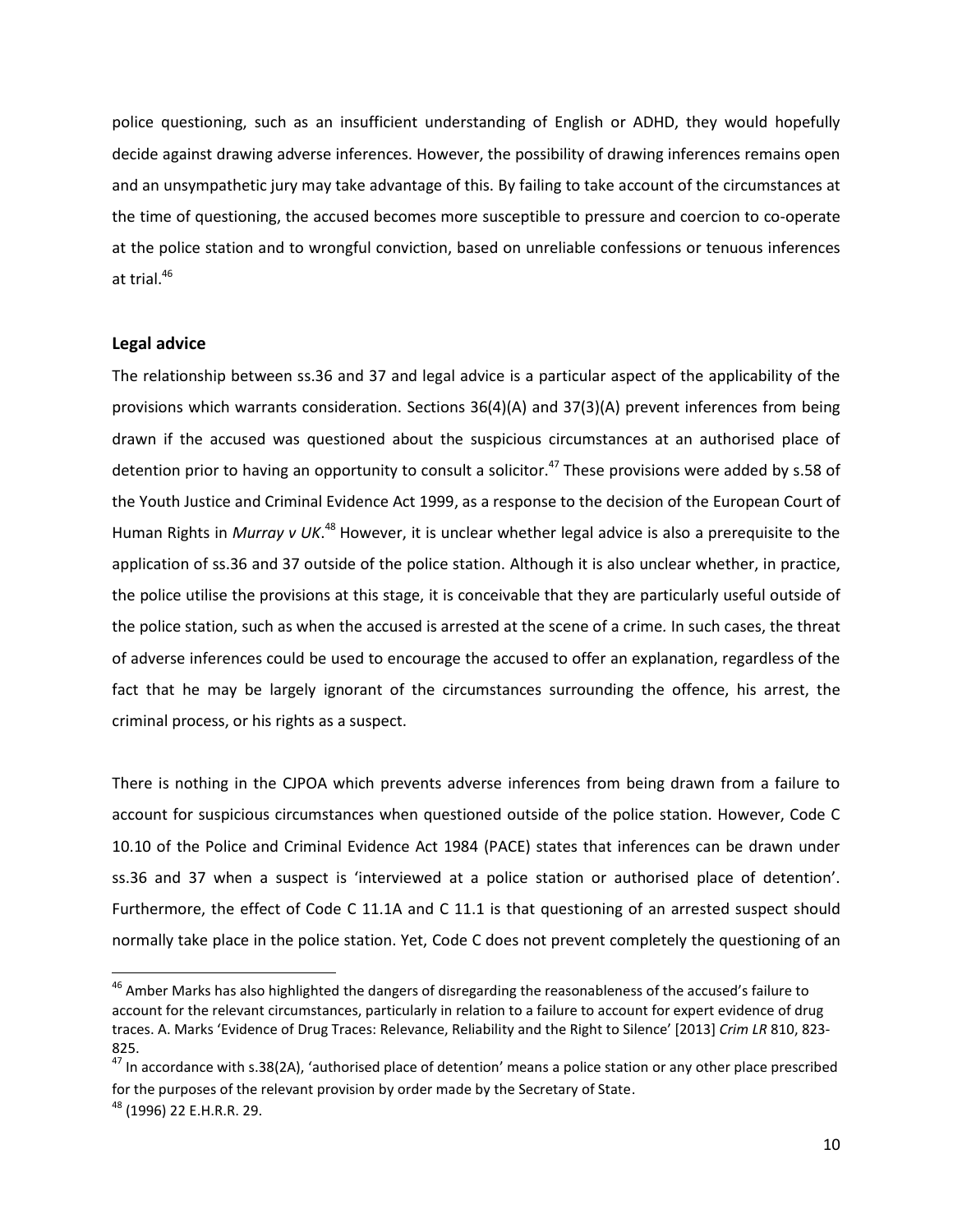accused outside of the police station.<sup>49</sup> If an accused is questioned upon arrest outside of the police station, the effect of Code C 11.4 is that, during formal interview at a police station, he must be asked if he wishes to confirm or deny any earlier significant silence. Although this could give the accused an opportunity to explain his earlier silence and to account for the relevant circumstances with the benefit of legal advice, it is not clear that doing so will prevent the application of ss.36 or 37.

The position as to the application of ss.36 and 37 outside of the police station requires clarification. Meanwhile, allowing inferences to be drawn from silence at this stage should be considered a breach of art.6 of the ECHR. This proposition is supported by the decision in *Murray v UK,* where it was held that access to a lawyer is of paramount importance for the rights of the defence at the initial stage of police interrogation, where the accused faces a fundamental dilemma relating to his defence.<sup>50</sup> Such a dilemma arises where exercising the right to silence may lead to adverse inferences. Failure to allow access to a lawyer was, thus, found to be incompatible with the rights of an accused under art.6.<sup>51</sup> That the initial stage of police interrogation occurs outside of a police station is unlikely to diminish the magnitude of the dilemma faced by the accused. In *Cadder*,<sup>52</sup> the Supreme Court, following the Strasbourg ruling in *Salduz v Turkey*,<sup>53</sup> held that, under art.6, the suspect must have access to legal advice before being subjected to police questioning, unless, in the particular circumstances, there are compelling reasons to restrict this right. This is, partly, because access to legal advice is necessary to protect against duress or pressure of any kind that might lead to self-incrimination.<sup>54</sup> Although the Court referred only to questioning in police custody, it is submitted that the same should apply to questioning outside of the police station, where the compulsion to speak might sometimes be greater; the accused is unlikely to have had an adequate opportunity to consider the situation in which he has found himself or the best course of action and, so, may be particularly susceptible to pressure or coercion.

When the accused is questioned in the police station and, so, has been afforded the opportunity to consult a solicitor, the fact of legal advice to remain silent may be of little significance at trial. In relation to s.34, if the jury believes that the defendant remained silent because he had no answer to give, rather

 $\overline{a}$ 

 $49$  See, for example, Police and Criminal Evidence Act 1984, Code C 11.1(a).

<sup>50</sup> *Murray v UK* (1996) 22 E.H.R.R. 29 at [66].

<sup>51</sup> See also, *Condron v UK* (2001) 31 E.H.R.R. 1.

<sup>52</sup> [2010] UKSC 43.

<sup>53</sup> (2008) 49 E.H.R.R. 421.

<sup>54</sup> *Cadder v HM Advocate* [2010] UKSC 43 at [33] - [35].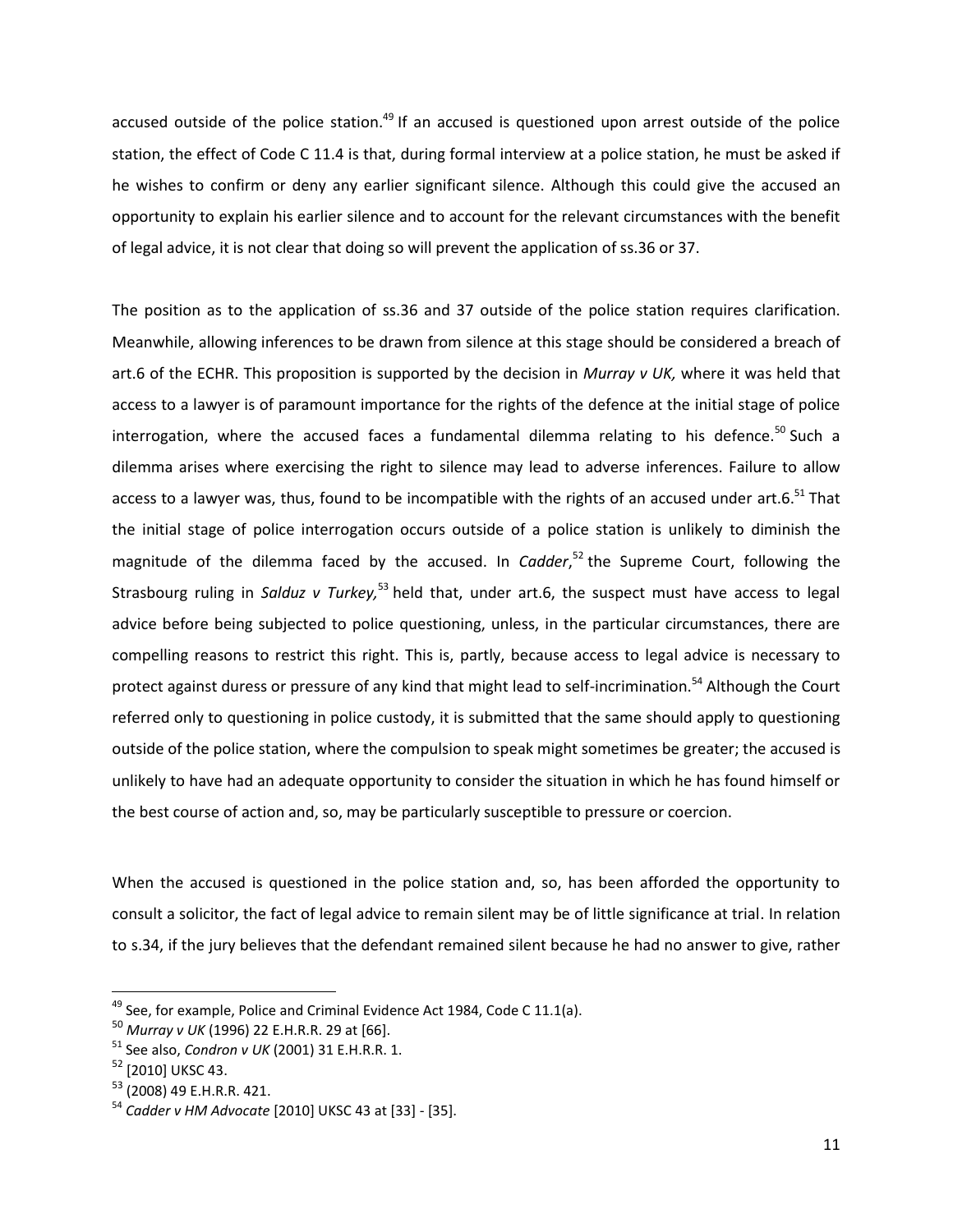than because he genuinely and reasonably relied on the legal advice which he received, then they may take his silence into account in determining guilt.<sup>55</sup> Presumably, the same is true of ss.36 and 37,<sup>56</sup> though the reasonableness of the accused's decision to remain silent is not relevant in determining the applicability of these provisions. Consequently, it will ordinarily be open to juries to draw inferences of guilt under ss.36 and 37 in cases where the accused received legal advice to remain silent.

#### **Conclusion and proposals**

Sections 36 and 37 may have escaped serious academic and judicial scrutiny for a number of reasons, including an assumption that they do no more than reinforce the common law. However, the provisions have increased the evidential significance of silence. Although they apply only to specific circumstances, their applicability within those circumstances is broad. Where they apply, they impose a participatory burden on the accused, affecting not only the freedom to choose whether or not to respond to police questioning, but also shaping the response that should be given. At trial, they focus the attention of the fact-finder on whether, and how, the defendant responded to accusations, rather than the strength of the prosecution case. As a result, they have decreased the protection which the right to silence can provide against wrongful convictions, and increased the potential for abuse of power.

Whilst it would be preferable to repeal the silence provisions in the CJPOA and revert to the common law, in order to limit the negative effects of ss.36 and 37, the courts could take the following steps:

- 1. Where the jury are invited to draw adverse inferences, the judge should direct them that, during police interrogations, accused persons are often confronted with physical and psychological pressures which may affect their ability to provide an adequate account of the relevant circumstances.
- 2. Defendants who give unsatisfactory accounts during police questioning, but go on to give a full and consistent account in court, should not be subject to an adverse inference direction under ss.36 or 37. Likewise, adverse inference directions should not be given against those who, at trial, provide what is agreed to be a truthful account of the circumstances.

l

<sup>55</sup> *Hoare* [2004] EWCA Crim 784; *Beckles* [2004] EWCA Crim 2766.

<sup>56</sup> *Benn* [2004] EWCA Crim 2100.